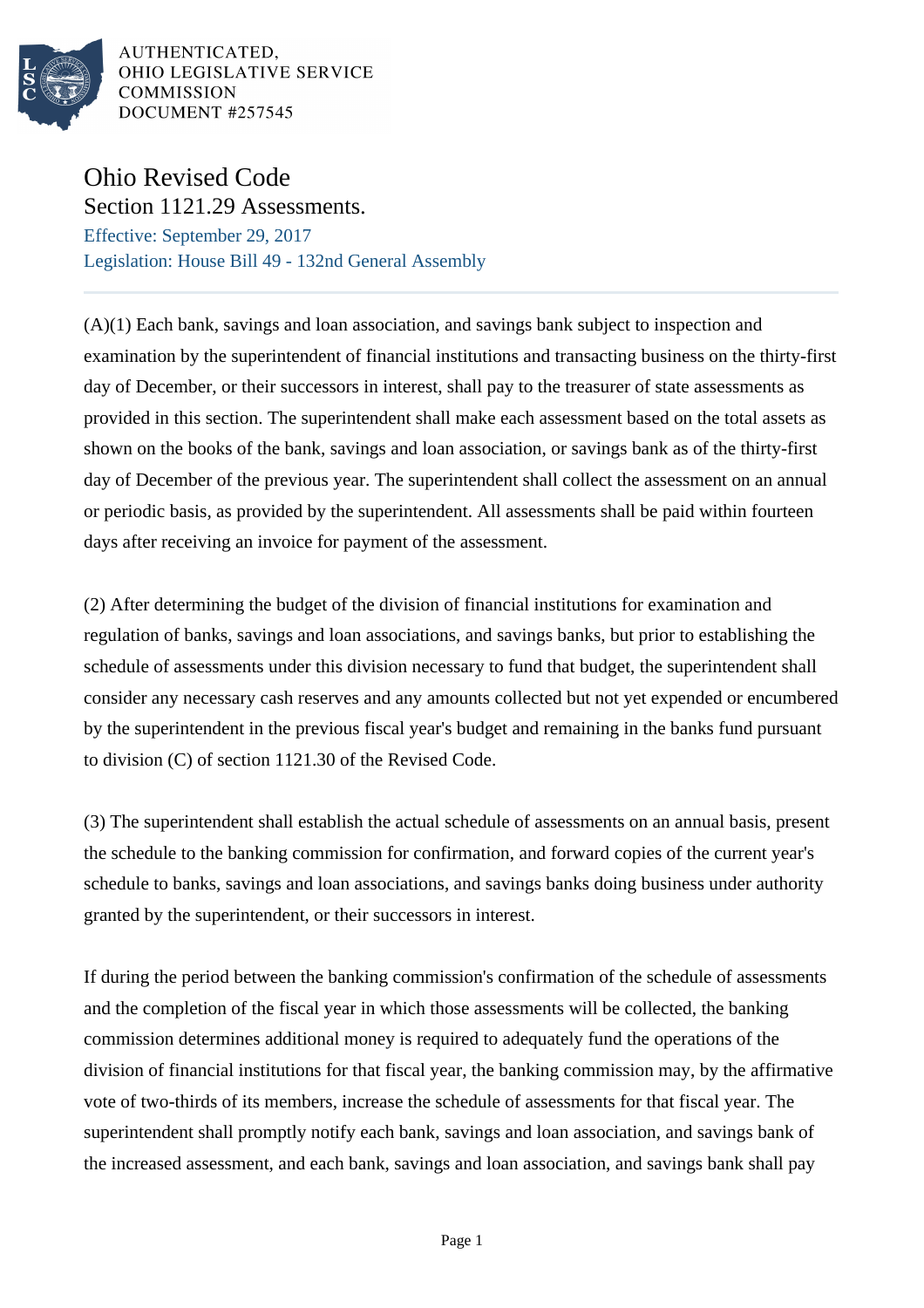

AUTHENTICATED. OHIO LEGISLATIVE SERVICE **COMMISSION** DOCUMENT #257545

the increased assessment as made and invoiced by the superintendent.

(4) A bank, savings and loan association, or savings bank authorized by the superintendent to commence business in the period between assessments shall pay the actual reasonable costs of the division's examinations and visitations. The bank, savings and loan association, or savings bank shall pay the costs within fourteen days after receiving an invoice for payment.

(B)(1) Whenever in the judgment of the superintendent the condition or conduct of a bank renders it necessary to make additional examinations and follow-up visitations within the examination cycle beyond the minimum required by division (A) of section 1121.10 of the Revised Code, the superintendent shall charge the bank for the additional examinations and follow-up visitations as provided in division (C) of this section. The bank shall pay the fee charged within fourteen days after receiving an invoice for payment.

(2) The superintendent shall charge a bank for any examination of the bank's operations as a trust company and data processing facility in accordance with division (C) of this section whether that examination is the only examination of the bank in the examination cycle or in addition to other examinations of the bank's operations.

(C) The superintendent shall periodically establish a schedule of fees to be paid for examinations, applications, certifications, and notices considered necessary by the superintendent.

(D)(1) The superintendent may waive any fees provided for in division (C) of this section to protect the interests of depositors and for other fair and reasonable purposes as determined by the superintendent.

(2) The fees established by the superintendent pursuant to division (C) of this section for processing applications and notices and conducting and processing examinations shall be reasonable considering the direct and indirect costs to the division, as determined by the superintendent, of processing the applications and for conducting and processing the examinations.

(E) The superintendent may determine and charge reasonable fees for furnishing and certifying copies of documents filed with the division and for any expenses incurred by the division in the